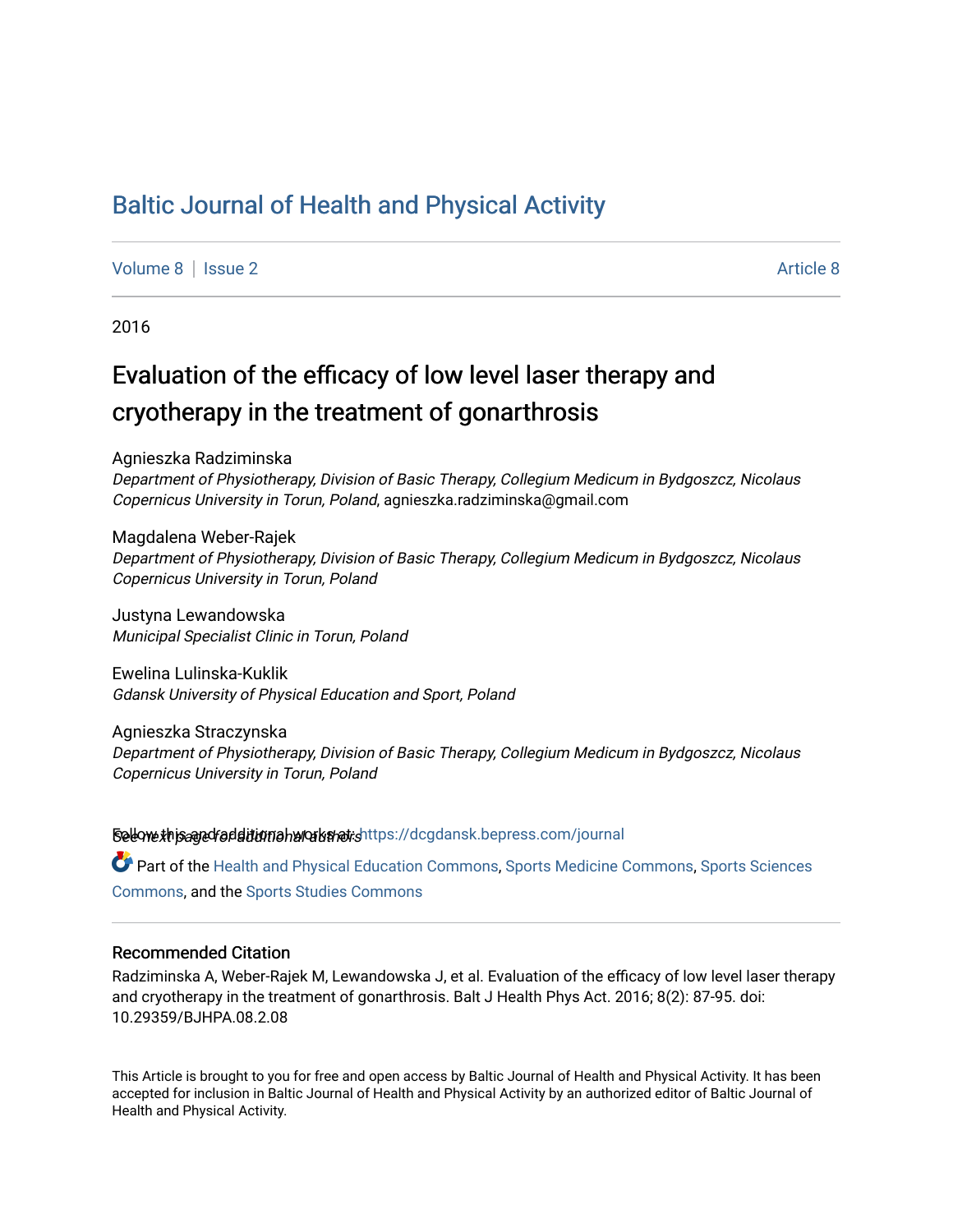## Evaluation of the efficacy of low level laser therapy and cryotherapy in the treatment of gonarthrosis

#### Authors

Agnieszka Radziminska, Magdalena Weber-Rajek, Justyna Lewandowska, Ewelina Lulinska-Kuklik, Agnieszka Straczynska, and Waldemar Moska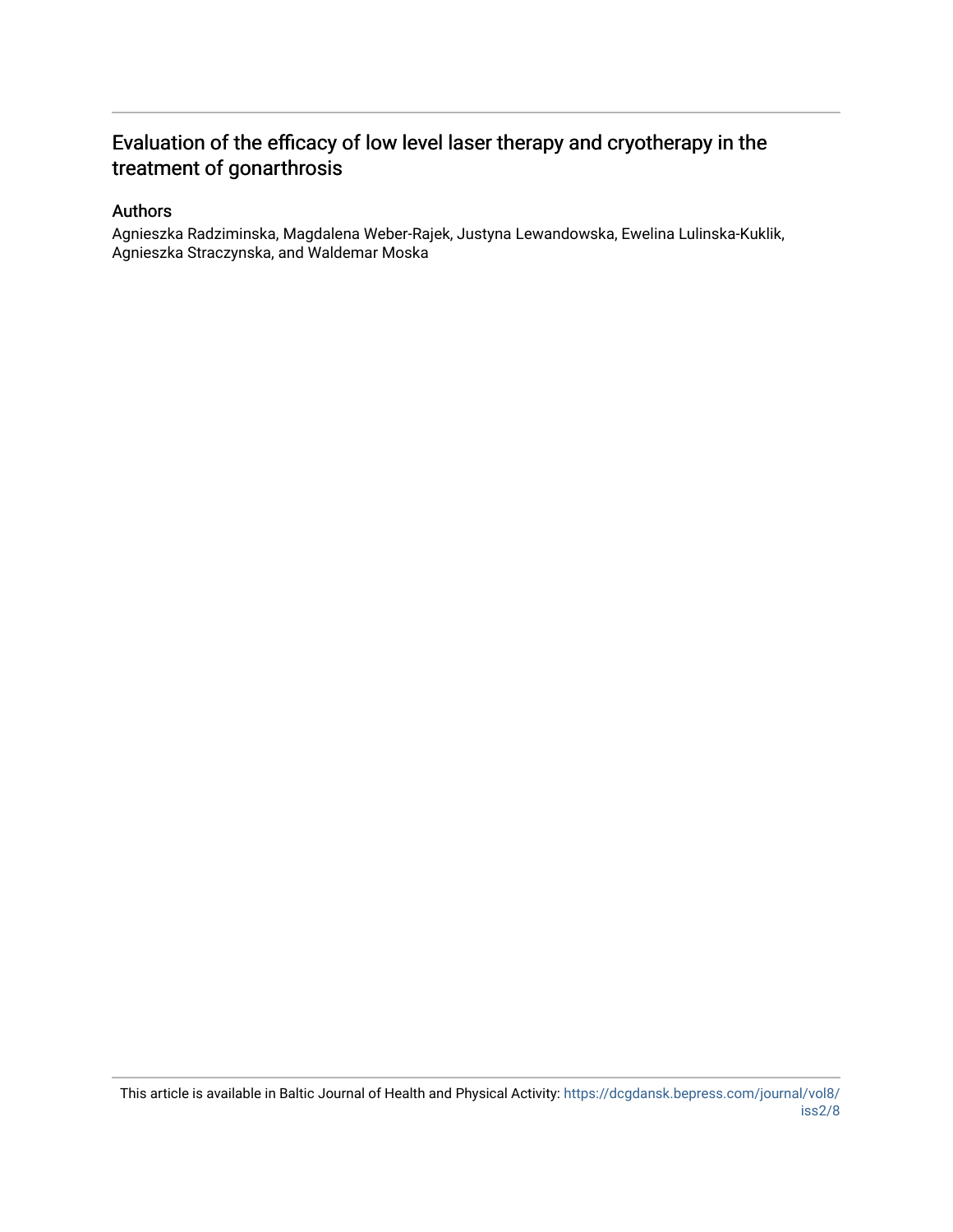**Authors' Contribution:**

- **A** Study Design
- **B** Data Collection **C** Statistical Analysis
- **D** Data Interpretation
- **E** Manuscript Preparation
- **F** Literature Search
- **G** Funds Collection

# **Evaluation of the efficacy of low level laser therapy and cryotherapy in the treatment of gonarthrosis**

**Agnieszka Radzimińska1 DE, Magdalena Weber-Rajek1 AC, Justyna Lewandowska2 B, Ewelina Lulińska-Kuklik3 DF, Agnieszka Strączyńska1 C, Waldemar Moska3 D**

- <sup>1</sup> Department of Physiotherapy, Division of Basic Therapy, Collegium Medicum in Bydgoszcz, Nicolaus Copernicus University in Torun, Poland
- 2 Municipal Specialist Clinic in Torun, Poland
- <sup>3</sup> Gdansk University of Physical Education and Sport, Poland

| abstract                     |                                                                                                                                                                                                                                                                                                                                                                                                                                                                                                                                                                                                                                                                                                                                                                                                                                                                     |
|------------------------------|---------------------------------------------------------------------------------------------------------------------------------------------------------------------------------------------------------------------------------------------------------------------------------------------------------------------------------------------------------------------------------------------------------------------------------------------------------------------------------------------------------------------------------------------------------------------------------------------------------------------------------------------------------------------------------------------------------------------------------------------------------------------------------------------------------------------------------------------------------------------|
| <b>Background</b>            | Gonarthrosis is the most common form of osteoarthritis and it is included in the group of ci-<br>vilization diseases. Searching for the optimal treatment of this disease is still ongoing.<br>Physical treatment methods play an important role. The aim of the study was to evaluate<br>the effectiveness of laser therapy and cryotherapy in the treatment of the symptoms of<br>degenerative changes in the knee joint.                                                                                                                                                                                                                                                                                                                                                                                                                                         |
| <b>Material/Methods</b>      | The study involved 40 patients diagnosed with osteoarthritis of the knee. The patients were<br>divided into two groups. Group I ( $n = 20$ ) were patients who used low-level laser therapy<br>(LLLT). Group II (n = 20) were patients who used cryotherapy. Before and after surgery, all<br>patients were examined in the following areas: assessment of pain using the VAS (Visual-<br>-Analogue Scale); Pain assessment guestionnaire modified by Laitinen; Sit-up test; measu-<br>rement of circumference of knee joints. Statistical analyses were performed using Statistica<br>12.5.                                                                                                                                                                                                                                                                        |
| <b>Results</b>               | The study has demonstrated a statistically significant improvement in the reduction of<br>pain, a reduction in the swelling of knee joints and an improvement in the functionality of<br>patients in both groups, with no statistically significant differences between the groups.                                                                                                                                                                                                                                                                                                                                                                                                                                                                                                                                                                                 |
| <b>Conclusions</b>           | Both low level laser therapy and cryotherapy proved to be effective treatments for the<br>symptoms of osteoarthritis of the knee. There were no statistically significant differences<br>in the efficacy of low level laser therapy and cryotherapy.                                                                                                                                                                                                                                                                                                                                                                                                                                                                                                                                                                                                                |
| <b>Key words</b>             | gonarthrosis, low level lase therapy, cryotherapy                                                                                                                                                                                                                                                                                                                                                                                                                                                                                                                                                                                                                                                                                                                                                                                                                   |
| article details              |                                                                                                                                                                                                                                                                                                                                                                                                                                                                                                                                                                                                                                                                                                                                                                                                                                                                     |
| <b>Article statistics</b>    | Word count: 3,105; Tables: 4; Figures: 0; References: 19                                                                                                                                                                                                                                                                                                                                                                                                                                                                                                                                                                                                                                                                                                                                                                                                            |
|                              | Received: January 2016; Accepted: June 2016; Published: June 2016                                                                                                                                                                                                                                                                                                                                                                                                                                                                                                                                                                                                                                                                                                                                                                                                   |
| <b>Full-text PDF:</b>        | http://www.balticsportscience.com                                                                                                                                                                                                                                                                                                                                                                                                                                                                                                                                                                                                                                                                                                                                                                                                                                   |
| Copyright<br>Indexation:     | © Gdansk University of Physical Education and Sport, Poland<br>AGRO, Celdes, CNKI Scholar (China National Knowledge Infrastructure), CNPIEC, De Gruyter - IBR (International<br>Bibliography of Reviews of Scholarly Literature in the Humanities and Social Sciences), De Gruyter - IBZ<br>(International Bibliography of Periodical Literature in the Humanities and Social Sciences), DOAJ, EBSCO - Central<br>& Eastern European Academic Source, EBSCO - SPORTDiscus, EBSCO Discovery Service, Google Scholar, Index<br>Copernicus, J-Gate, Naviga (Softweco, Primo Central (ExLibris), ProQuest - Family Health, ProQuest - Health &<br>Medical Complete, ProQuest - Illustrata: Health Sciences, ProQuest - Nursing & Allied Health Source, Summon<br>(Serials Solutions/ProQuest, TDOne (TDNet), Ulrich's Periodicals Directory/ulrichsweb, WorldCat (OCLC) |
| <b>Funding:</b>              | This research received no specific grant from any funding agency in the public, commercial, or not-for-profit<br>sectors.                                                                                                                                                                                                                                                                                                                                                                                                                                                                                                                                                                                                                                                                                                                                           |
| <b>Conflict of interest:</b> | Authors have declared that no competing interest exists.                                                                                                                                                                                                                                                                                                                                                                                                                                                                                                                                                                                                                                                                                                                                                                                                            |
| <b>Corresponding author:</b> | Dr n. med. Agnieszka Radzimińska, Katedra Fizjoterapii, Zakład Podstaw Fizjoterapii, Collegium Medicum w<br>Bydgoszczy, Uniwersytet Mikołaja Kopernika w Toruniu; e-mail: agnieszka.radziminska@gmail.com;<br>phone no.: tel. +48 52 585-58-52                                                                                                                                                                                                                                                                                                                                                                                                                                                                                                                                                                                                                      |
| <b>Open Access License:</b>  | This is an open access article distributed under the terms of the Creative Commons Attribution-Non-commercial<br>4.0 International (http://creativecommons.org/licenses/by-nc/4.0/), which permits use, distribution, and<br>reproduction in any medium, provided the original work is properly cited, the use is non-commercial and is<br>otherwise in compliance with the license.                                                                                                                                                                                                                                                                                                                                                                                                                                                                                |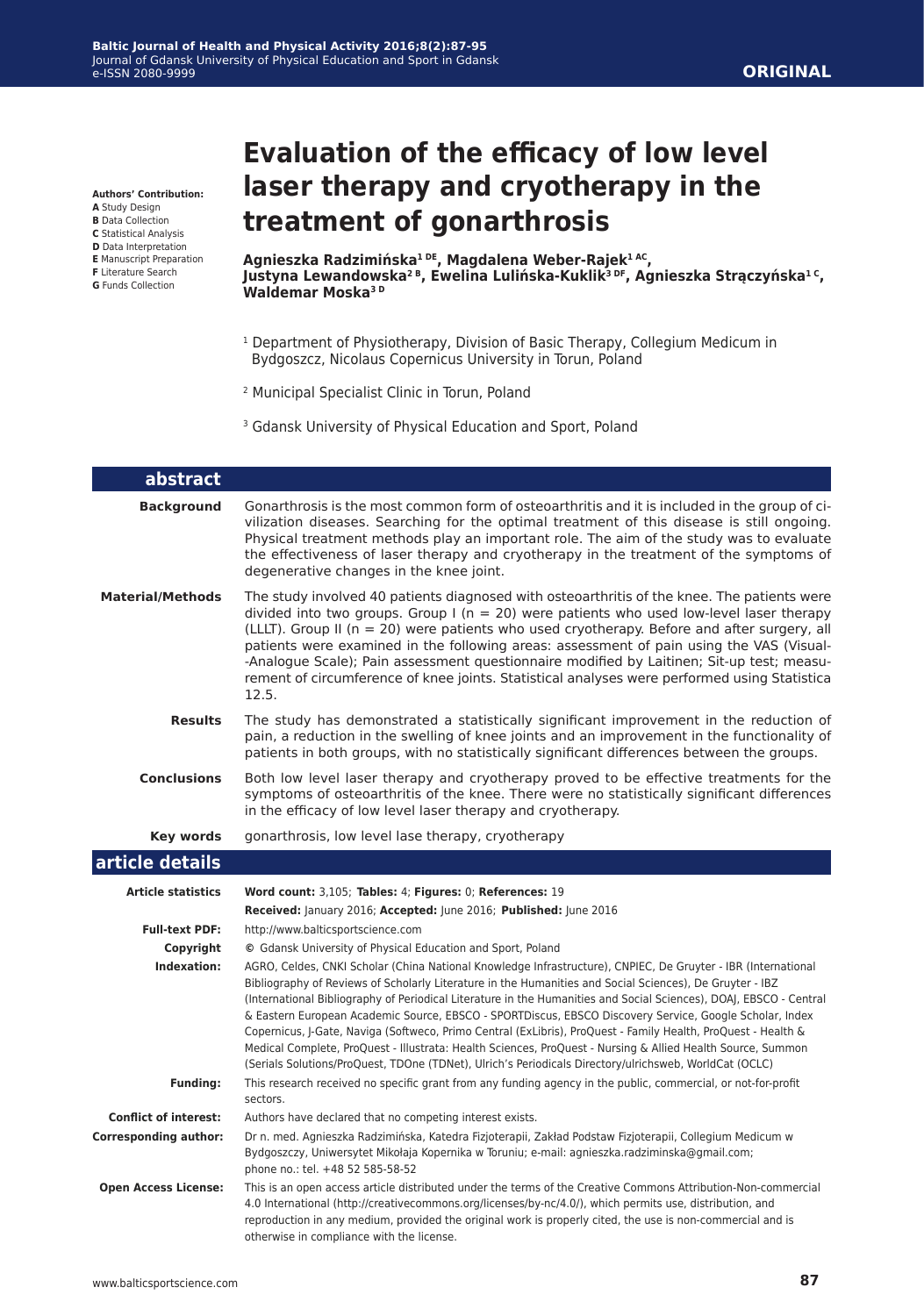## **introduction**

Gonarthrosis is the most common form of osteoarthritis and it is included in the group of civilization diseases. The World Health Organization and the United Nations announced the period between 2000 and 2010 as the Bone and Joint Decade. Before the end of 2009, the Bone and Joint Decade was extended until 2020 [1]. On the basis of epidemiological data it can be assumed that the problem of osteoarthritis in Poland affects several million people, a quarter being related to the knee joints. Pain is the main reason that forces a patient with osteoarthritis to visit a doctor [2]. The pathogenesis of pain in osteoarthritis is multifactorial. The degenerative process begins in the articular cartilage, which is not innervated and therefore it is not a source of pain. The pain starts in the periarticular tissue (trailer tendons and muscles located near the surface of the joint, the joint capsule, ligaments), and with microfractures in the subchondral bone layer, the inflammation of the synovium, the increased intra-articular pressure caused by the accumulation of articular effusion [3, 4].

Analgesic, anti-inflammatory, and anti-oedema treatment is very important for patients with the locomotor system diseases, as it allows them to function with reduced dosage of analgesic drugs, to increase their mobility, and thereby to improve their quality of life. Searching for the optimal treatment of this disease is still ongoing. Physical treatment methods play an important role. This study aims at two of them: low level laser therapy and cryotherapy.

The analgesic effect of laser therapy results from the stimulation of metabolic processes in mitochondria (energy metabolism through ATP), increased blood and lymph flow in vessels, increased production of endorphins, inhibition of the release of inflammatory mediators, the reduction of swelling, the increase in activation of the descending antinociceptive system and primary nerve endings hyperpolarization [5-9].

The mechanism of cryotherapy treatment is complex. In the first phase there is a contraction of blood vessels, then their expansions by even four times, which appears about four minutes after the procedure and it may persist for more than two hours. Increased blood supply to tissues causes higher oxygen concentration in the muscles, which in turn reduced lactate and histamine concentration, increases the level of bradykinin and angiotensin, and thus reduces pain. The analgesic effect of cryotherapy is also associated with increased levels of endorphins, the reduction of the nociceptive nerve conduction routes, especially myelinless C-fibres [10].

In view of the above, the aim of the study was to evaluate the effectiveness of laser therapy and cryotherapy in the treatment of symptoms of degenerative changes in the knee joint.

### **material and methods**

The study was conducted at the Municipal Specialist Clinic in Torun (Poland). The study involved 40 patients diagnosed with osteoarthritis of the knee. All patients gave informed consent for the research. Based on physician in charge patients were assigned to two groups. Group I ( $n = 20$ ): 14 women and 6 men, aged 53–76 years (mean age 62.5 years), who were treated with low level laser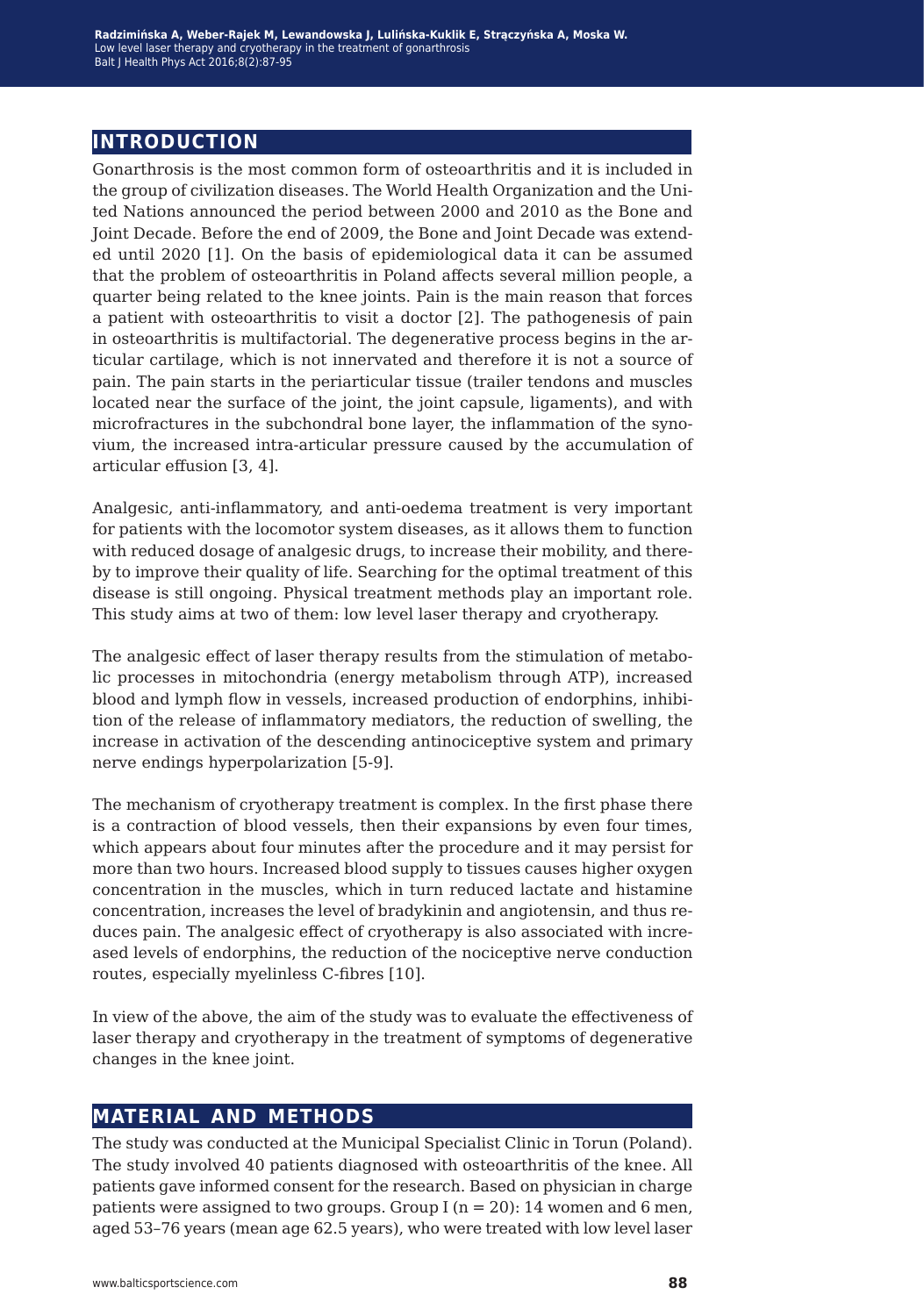therapy (LLLT). The laser wave length used for the therapy was 820 nm, the amount of energy delivered to the tissue was in the range of 5–10 J/cm2, the number of treatments – 10, contact method (6 points, in the slit joint). Group II ( $n = 20$ ): 16 women and 4 men, aged 46-75 years (mean age 62.1 years), who were treated with cryotherapy (liquid nitrogen). Treatment time: 1-3 minutes (depending on the sensitivity of the patient), the number of treatments – 10. Before and after the treatment, all patients were examined in terms of:

- the assessment of pain with the use VAS (the visual-analogue scale);
- the assessment of pain with the use of modified Laitinen's questionnaire of pain indicators;
- sit-ups test;
- measurement of knee joints circumference.

Statistical analysis was performed with a use of Statistica 12.5. Distribution of variables was tested using the Shapiro-Wilk test. The distribution of variables does not meet the assumptions of normal distribution, hence the use of nonparametric tests. In order to compare the test results obtained before and after the treatment in group I ( $n = 20$ ) and group II ( $n = 20$ ), the Wilcoxon test with significance level  $\alpha = 0.05$  was used. In order to compare the test results obtained before and after treatment in group I and group II, the U Mann-Whitney test with significance level  $\alpha = 0.05$  was used.

## **results**

The comparison of results of the variables before and after the treatment is shown in Table 1 (before) and Table 2 (after).

Table 1. The values of Z test statistics and p-value obtained in the U Mann-Whitney test at the significance level  $\alpha = 0.05$  for the comparison of the analysed variables before treatment in Group I and Group II

|                                                                            | U Mann-Whitney's test |          |  |  |
|----------------------------------------------------------------------------|-----------------------|----------|--|--|
| Variable                                                                   | Z statistics          | p value  |  |  |
| VAS before treatment                                                       | $-1.44338$            | 0.148916 |  |  |
| Laitinen's questionnaire - pain intensity before treatment                 | $-1.81221$            | 0.069955 |  |  |
| Laitinen's questionnaire - pain frequency before treatment                 | $-0.755929$           | 0.449692 |  |  |
| Laitinen's questionnaire - analgesic drugs usage before treatment          | $-1.03280$            | 0.301700 |  |  |
| Laitinen's questionnaire - physical activity restrictions before treatment | 0.00                  | 1.00000  |  |  |
| Sit-ups test before treatment                                              | $-0.394771$           | 0.693012 |  |  |
| Knee joint circumference before treatment                                  | 1.443376              | 0.148916 |  |  |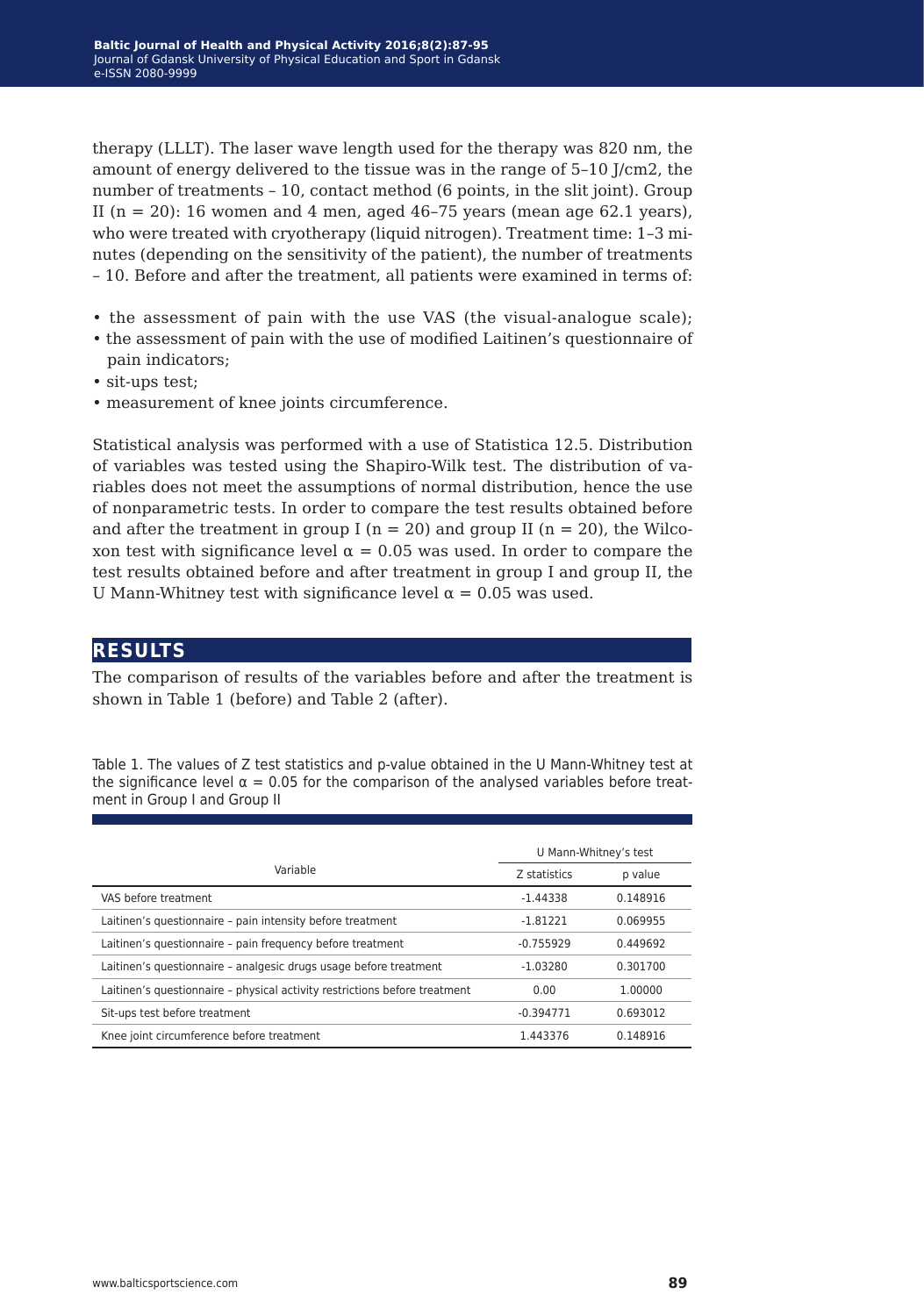Table 2. The values of Z test statistics and p-value obtained in the U Mann-Whitney test at the significance level  $\alpha = 0.05$  for the comparison of the analysed variables after treatment in Group I and Group II

|                                                                           | U Mann-Whitney's test |          |  |  |
|---------------------------------------------------------------------------|-----------------------|----------|--|--|
| Variable                                                                  | Z statistics          | p value  |  |  |
| VAS before treatment                                                      | 0.509525              | 0.610385 |  |  |
| Laitinen's questionnaire - pain intensity after treatment                 | $-1.06066$            | 0.288845 |  |  |
| Laitinen's questionnaire - pain frequency after treatment                 | 0.00                  | 1.000000 |  |  |
| Laitinen's questionnaire - analgesic drugs usage after treatment          | 0.00                  | 1.000000 |  |  |
| Laitinen's questionnaire - physical activity restrictions after treatment | 0.990536              | 0.321913 |  |  |
| Sit-ups test after treatment                                              | 0.707107              | 0.479501 |  |  |
| Knee joint circumference after treatment                                  | 1.590990              | 0.111613 |  |  |

Comparing p-values based on Z statistics at the level of significance  $\alpha = 0.05$ , it was found that there was no statistically significant difference in the results obtained before and after treatment both in Group I and in Group II with regard to: pain level measured in VAS, pain intensity and frequency, analgesic drugs used to relieve the pain and physical activity restrictions evaluated by Laitinen's questionnaire, as well as in the sit-ups test results and knee joints circumferenece measurement.

In order to compare the results obtained in the tests before and after treatment in Group I, the Wilcoxon test with significance level  $\alpha = 0.05$  was used. The results are shown in Table 3.

Table 3. The values of the test statistics Z and p-value obtained in the Wilcoxon test at significance level  $\alpha$  = 0.05 in Group I

|                                                                 |        |       |                |         |             |              |                | Wilcoxon's test |             |  |
|-----------------------------------------------------------------|--------|-------|----------------|---------|-------------|--------------|----------------|-----------------|-------------|--|
|                                                                 |        | Med   | $\overline{x}$ | $Q_{1}$ | $Q_{\rm R}$ | Min          | Max            | Z statistics    |             |  |
|                                                                 |        |       |                |         |             |              |                |                 | p value     |  |
| <b>VAS</b>                                                      | before | 7.50  | 6.75           | 5.00    | 8.50        | 3            | 10             | 3.919930        | 0.000089*   |  |
|                                                                 | after  | 4.00  | 2.70           | 0.00    | 5.00        | $\mathbf 0$  | 6              |                 |             |  |
| Laitinen's ques-<br>tionnaire - pain                            | before | 2.00  | 2.30           | 1.00    | 3.00        | 1            | $\overline{4}$ | 3.823007        | $0.000132*$ |  |
| intensity                                                       | after  | 1.00  | 1.15           | 0.50    | 2.00        | $\mathbf 0$  | 3              |                 |             |  |
| Laitinen's ques-<br>tionnaire - pain                            | before | 2.00  | 2.20           | 1.00    | 3.00        | 1            | 4              | 3.407771        | $0.000655*$ |  |
| frequency                                                       | after  | 1.00  | 1.20           | 0.00    | 2.00        | $\Omega$     | 4              |                 |             |  |
| Laitinen's ques-<br>tionnaire - physi-<br>cal activity restric- | before | 1.00  | 0.65           | 0.00    | 1.00        | $\mathbf 0$  | $\overline{2}$ | 2.201398        | 0.027709*   |  |
| tions                                                           | after  | 0.00  | 0.35           | 0.00    | 1.00        | $\mathbf{0}$ | 1              |                 |             |  |
| Laitinen's ques-<br>tionnaire - use of<br>analgesic drugs       | before | 1.00  | 1.50           | 1.00    | 2.00        | $\mathbf 0$  | 4              | 3.059412        | $0.002218*$ |  |
|                                                                 | after  | 0.50  | 0.75           | 0.00    | 1.50        | $\mathbf 0$  | $\overline{2}$ |                 |             |  |
| Sit-up test                                                     | before | 0.00  | 2.05           | 0.00    | 4.00        | $\mathbf 0$  | 10             | 2.665570        | 0.007686*   |  |
|                                                                 | after  | 2.50  | 3.20           | 0.00    | 5.00        | 0            | 10             |                 |             |  |
| Knee joint circuits                                             | before | 40.00 | 40.00          | 37.50   | 43.00       | 33           | 46             | 2.201398        | 0.027709*   |  |
|                                                                 | after  | 40.00 | 39.40          | 37.00   | 41.50       | 33           | 46             |                 |             |  |

 $*_{p<0.05}$ 

Me – median; *x* – mean average; Q1 – first quartile; Q3 – third quartile; Min – minimum; Max – maximum; p – probability value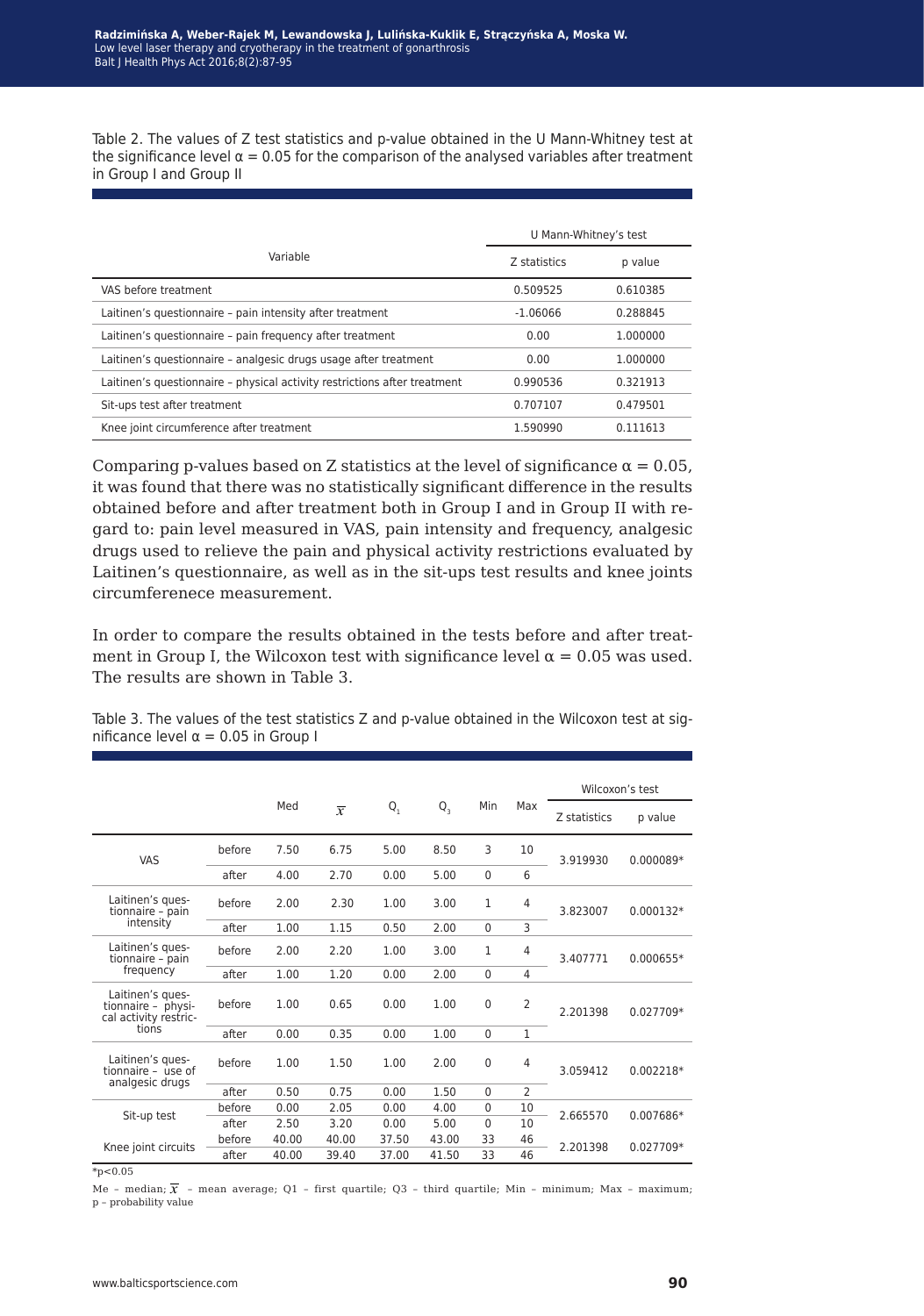A comparison of results obtained by patients after treatment with the low level laser to the results obtained before treatment shows that at a significance level  $\alpha$  = 0.05 there are statistically significant (p < 0.05) differences in the results of all tests performed.

In order to compare the results obtained in the tests before and after treatment in Group II the Wilcoxon test with significance level  $\alpha = 0.05$  was used. The results are shown in Table 4.

Table 4. The value of the test statistics Z and p-value obtained in the Wilcoxon test at the significance level  $\alpha = 0.05$  in Group II

|                                                                    |        | Me    |                |         |       |              |     | Wilcoxon's test |             |
|--------------------------------------------------------------------|--------|-------|----------------|---------|-------|--------------|-----|-----------------|-------------|
|                                                                    |        |       | $\overline{x}$ | $Q_{1}$ | Q,    | Min          | Max | Z statistics    | p value     |
| VAS                                                                | before | 7.00  | 6.90           | 5.00    | 9.00  | $\Omega$     | 10  | 3.583936        | $0.000339*$ |
|                                                                    | after  | 3.00  | 2.25           | 0.00    | 3.50  | $\mathbf 0$  | 5   |                 |             |
| Laitinen's ques-<br>tionnaire - pain<br>intensity                  | before | 2.50  | 2.40           | 1.00    | 3.00  | 1            | 4   | 3.823007        | $0.000132*$ |
|                                                                    | after  | 1.00  | 0.65           | 0.00    | 1.00  | $\mathbf{0}$ | 2   |                 |             |
| Laitinen's ques-<br>tionnaire - pain<br>frequency                  | before | 2.50  | 2.55           | 2.00    | 3.00  | $\mathbf{1}$ | 4   | 3.823007        | $0.000132*$ |
|                                                                    | after  | 0.00  | 0.90           | 0.00    | 1.50  | $\mathbf 0$  | 4   |                 |             |
| Laitinen's<br>questionnaire -<br>physical activity<br>restrictions | before | 1.00  | 1.20           | 1.00    | 1.00  | $\mathbf 0$  | 3   | 2.022600        | 0.043115*   |
|                                                                    | after  | 1.00  | 0.90           | 0.00    | 1.00  | $\Omega$     | 3   |                 |             |
| Laitinen's ques-<br>tionnaire - use of<br>analgesic drugs.         | before | 1.00  | 1.20           | 0.00    | 2.00  | $\mathbf 0$  | 3   | 2.665570        | 0.007686*   |
|                                                                    | after  | 0.00  | 0.65           | 0.00    | 1.00  | $\mathbf 0$  | 3   |                 |             |
| Sit-ups test                                                       | before | 0.00  | 2.20           | 0.00    | 4.40  | $\Omega$     | 10  | 3.295765        | $0.000982*$ |
|                                                                    | after  | 5.50  | 4.95           | 3.00    | 7.00  | $\mathbf{0}$ | 10  |                 |             |
| Knee joint circuits                                                | before | 37.00 | 37.55          | 33.00   | 41.00 | 31           | 46  | 2.520504        | 0.011719*   |
|                                                                    | after  | 37.00 | 36.75          | 32.00   | 42.00 | 33           | 44  |                 |             |

 $*_{p<0.05}$ 

Me - median ;  $\bar{x}$  - mean average; Q1 - first quartile; Q3 - third quartile; Min - minimum; Max - maximum; p – probability value

A comparison of results obtained by patients after treatment with cryotherapy to the results obtained before treatment shows that at a significance level  $\alpha$  = 0.05 are statistically significant (p < 0.05) the difference in the results of all tests performed.

### **discussion**

Assessment the effectiveness of LLLT and cryotherapy in the treatment of gonarthrosis has been examined by many authors. Nakamura et al. [11] applied laser treatment to 35 patients with chronic knee joint pain. They received low level laser therapy (830 nm, 1000 mW, 20.1 J/cm2, four points were irradiated per session twice a week for 4 weeks). The visual analogue scale (VAS) was used to determine the effects of LLLT for chronic pain, and after the end of the treatment regimen significant improvement was observed ( $p < 0.001$ ). After treatment, no significant differences were observed in the knee joint range of motion.

Ammar [12] compared the effect of monochromatic infrared photo energy (MIPE) and LLLT in improving pain and function in knee osteoarthritis (KO).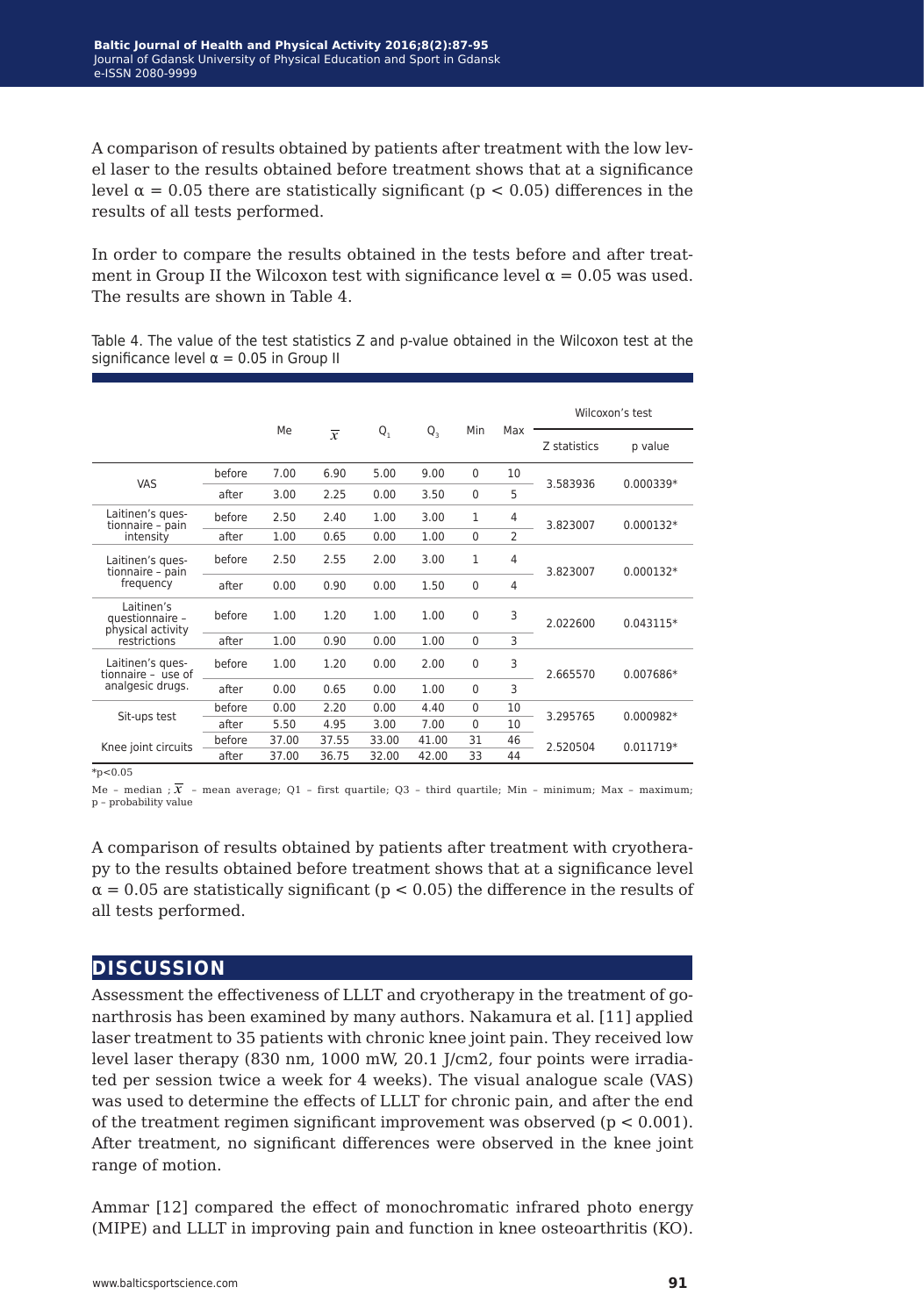Sixty participants with KO completed the program and were randomly assigned into two groups. Group 1 (experimental,  $n = 30$ ) received MIPE and exercises. Group 2 (control,  $n = 30$ ) received LLLT and exercises. Both groups received two sessions per week for six weeks. The outcome included pain intensity measured on the visual analogue scale, and the physical function was measured with the lower extremity functional scale, before and after 12 therapy sessions (6 weeks after the start of the intervention). There were statistically significant improvements in pain intensity and lower extremity functional scale stores ( $p < 0.005$ ) in each group. However, no significant differences were recorded between the groups ( $p < 0.005$ ).

Kheshie et al. [13] compared the effects of LLLT and high-intensity laser therapy (HILT) on pain relief and functional improvement in patients with gonarthrosis. 53 male patients participated in this study. Patients were randomly assigned into three groups and treated with HILT and exercise (HILT  $+$  EX), LLLT and exercise (LLLT  $+$  EX), and placebo laser plus exercise (PL  $+$  EX) in groups 1, 2, and 3, respectively. The pain level was measured by the visual analogue scale (VAS) and the knee function was measured by the Western Ontario and McMaster Universities Osteoarthritis Index (WOMAC). The result showed that HILT and LLLT combined with exercise were effective treatment modalities in decreasing the VAS and WOMAC scores after 6 weeks of treatment. HILT combined with exercises was more effective than LLLT combined with exercises, and both treatment modalities were better than exercises alone in the treatment of patients with gonarthrosis.

Al Rashoud et al. [14] conducted a randomised, double-blind, comparative clinical trial. Forty-nine patients with knee osteoarthritis were assigned at random into two groups: an active laser group (n=26) and a placebo laser group (n=23). Using a gallium aluminium arsenide laser device, patients received either active or placebo LLLT at five acupuncture points on the affected knee during nine sessions. Patients were assessed using the visual analogue scale (VAS) and the Saudi Knee Function Scale (SKFS) at baseline, the fifth treatment session, the last treatment session, 6 weeks post intervention and 6 months post intervention. VAS scores showed a significant improvement in the active laser group compared with the placebo laser group at 6 weeks post intervention and 6 months post intervention using the independent samples test. SKFS scores also showed a significant improvement in the active laser group compared with the placebo laser group at the last treatment session and 6 months post intervention.

Alghadir et al. [15] conducted a study whose aim was to investigate the effect of LLLT on pain relief and functional performance in patients with chronic knee osteoarthritis (OA). Forty patients with knee OA were randomly assigned into an active laser group ( $n = 20$ ) and a placebo laser group ( $n = 20$ ). The LLLT device used was a Ga-As diode laser (50 mW, 850 nm, and a diameter beam of 1 mm). Eight points were irradiated and received dosage of 6 J/point, 48 J/cm2 in each session. The placebo group was identical but treated without emission of energy. LLLT was applied two times per week over the period of 4 weeks. Outcome measurements included pain intensity at rest and at movement on the visual analogue scale, knee function used the Western Ontario McMaster Universities Osteoarthritis Index scale, and ambulation duration. These measurements were collected at baseline and post-intervention. The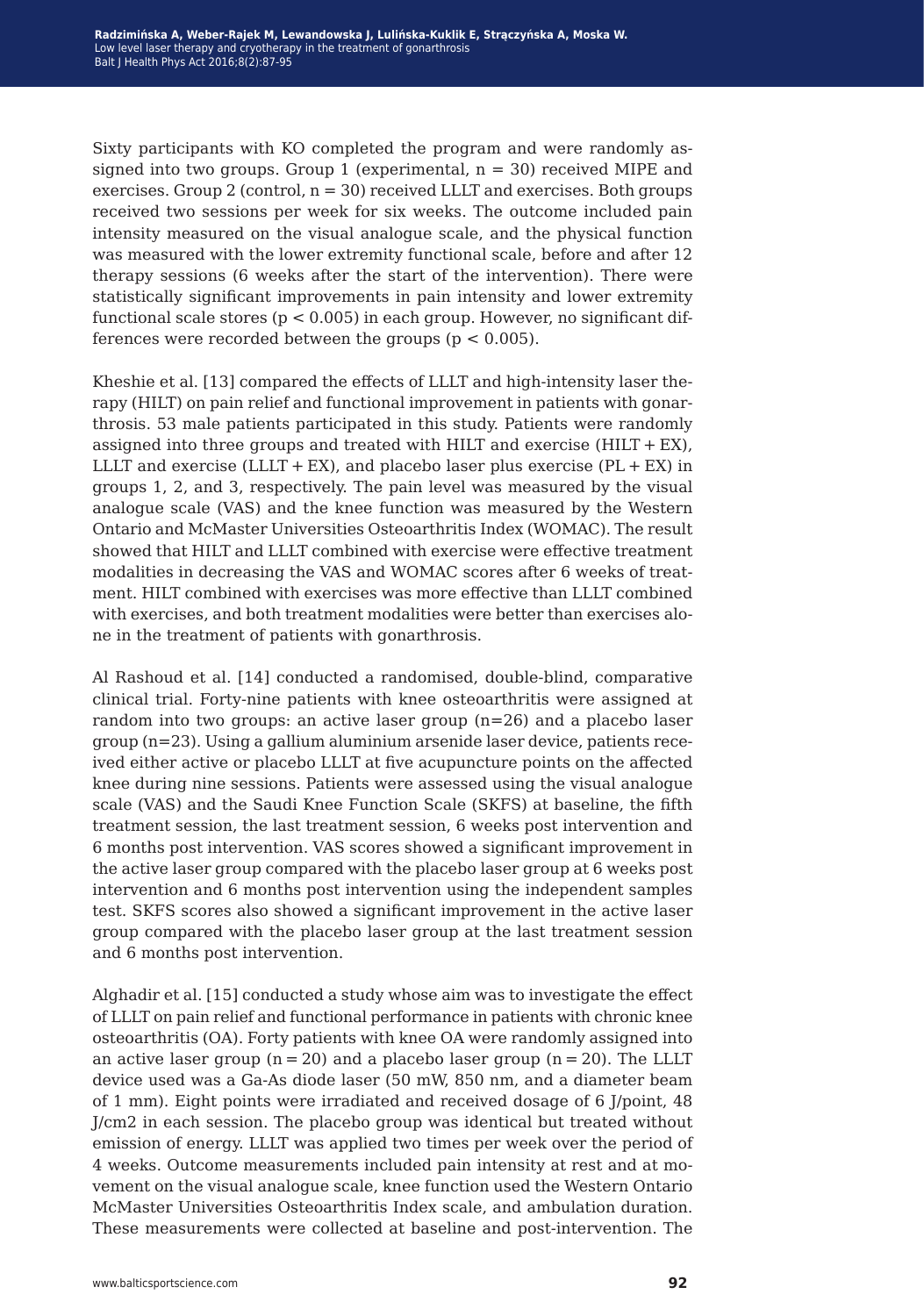results showed significant improvements in all assessment parameters in both groups compared to the baseline. The active laser group showed significant differences in pain intensity at rest and movement, the knee function, and ambulation duration when compared with the placebo group. Therefore, LLLT seemed to be an effective modality for short-term pain relief and function improvement in patients with chronic knee OA.

There are also studies that do not confirm the effectiveness of LLLT in the treatment of knee osteoarthritis. Huang et al. [16] performed a systematic review of randomized controlled trials in MEDLINE, EMBASE, ISI Web of Science, and the Cochrane Library on the efficacy of LLLT in the treatment of degenerative knee osteoarthritis (KOA). Databases were systematically searched from January 2000 to November 2014. Of 612 studies, nine studies (seven double-blind, two single-blind, totalling 518 patients) met the criteria for inclusion. Based on seven studies, the visual analogue scale (VAS) pain score right after therapy (within 2 weeks after the therapy) was not significantly different between LLLT and control. No significant difference was identified in studies conforming to the World Association of Laser Therapy (WALT) recommendations (four studies) or on the basis of osteoarthritis severity. There was no significant difference in the delayed response (12 weeks after the end of therapy) between LLLT and control in VAS pain (five studies). Similarly, there was no evidence of LLLT effectiveness based on the Western Ontario and McMaster Universities Arthritis Index (WOMAC) pain, stiffness or function outcomes (five and three studies had outcome data right after and 12 weeks after therapy, respectively).

Kopacz et al. [17] evaluated the effect of local cryotherapy treatment on the range of motion in the knee joint in patients with osteoarthritis. In addition, they analysed potential changes in symptoms of pain among the patients. The study group consisted of 50 patients (39 women and 11 men) and was homogeneous in terms of disease. Patients were subjected to 10 daily treatments of local cryotherapy on the area of the knee. Before cryotherapy, patients were examined anthropometrically, and the BMI was calculated. An interview was collected regarding coexisting diseases, and pain was examined according to VAS. The range of motion was measured in all patients in the knee joint using a goniometer before and after treatment. In all patients who underwent a series of treatments there was a considerable improvement in flexion and extension of the knee. Considering the analysis of pain assessed by VAS, in all patients a significant reduction in the value indicated by the respondents on the scale after the series of treatments was demonstrated.

In other studies the effectiveness of cryogymnastics on the functional efficiency, the quality of life and pain perception among patients with gonarthrosis was evaluated. The study involved a group of 50 people diagnosed with gonarthrosis. Patients were tested twice. The first examination was conducted before the therapy, the second examination was conducted after 10 cryotherapy treatments. To assess the results of cryogymnastics, goniometric measurement was taken, along with the WOMAC questionnaire and functional test Up & Go. They found that the applied local cryotherapy and exercise in the studied group was effective in increasing the joint range of motion, improving the quality of life and patients' functional efficiency [18].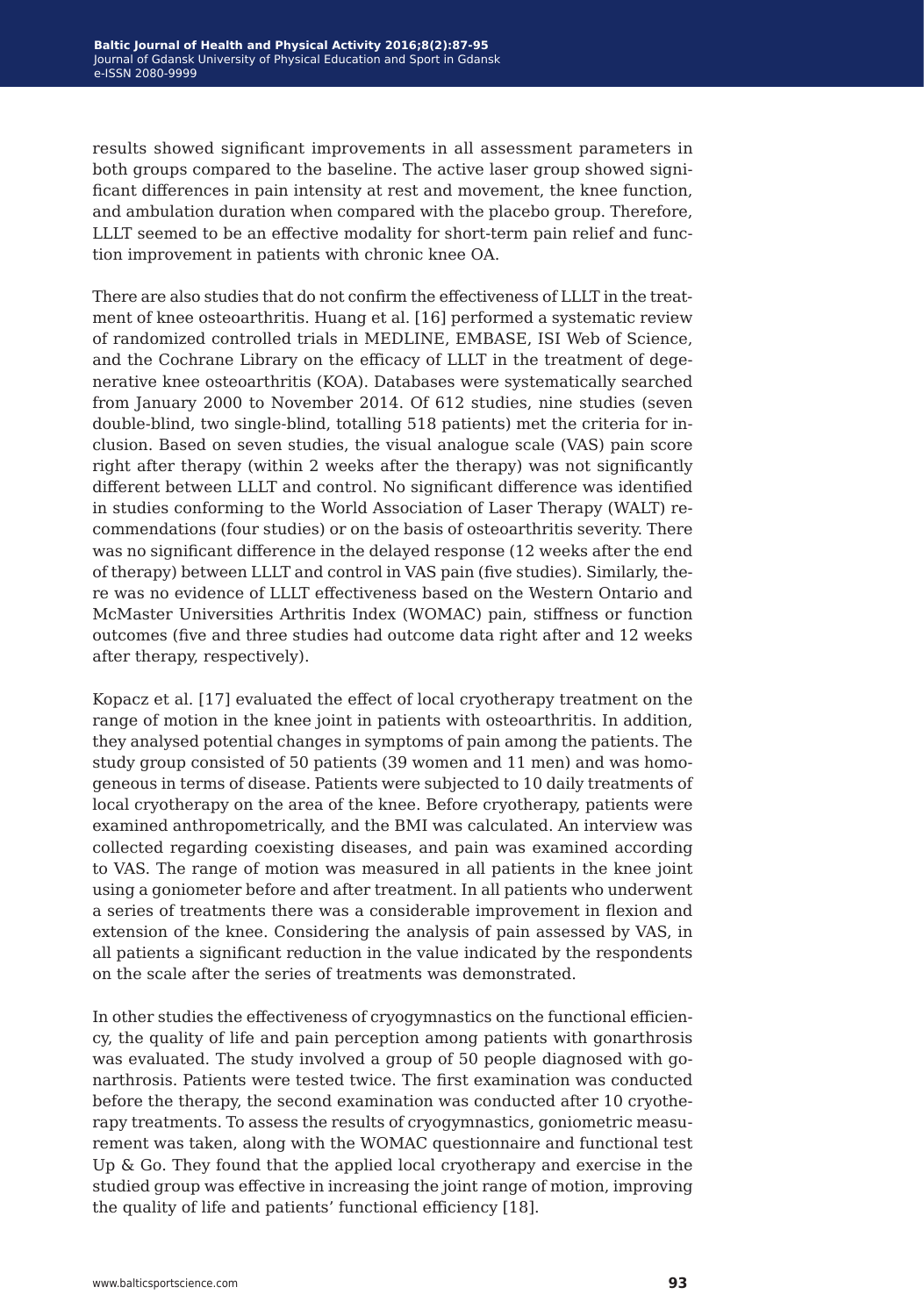In study of Fidut-Wrońska et al. [19], 50 patients with gonarthrosis were treated by means of local cryotherapy and other physical therapy methods. The control group included 38 matched patients with gonarthrosis, treated with the same physical therapy methods, but without cryotherapy. Evaluation methods were based on the authors' tailored questionnaire, the VAS scale and the WOMAC questionnaire. The physical examination consisted of the measurements of body height and weight, the range of motion (ROM) in the knee joints and the knee circumference and a series of functional tests. The results indicate that ROM of the knee joints increased by 11.3° in the study group and by 3.1° in the control group. The circumference was reduced by 1.1 cm in the study group and by 0.4 cm in the control group. The value of the WOMAC index was diminished by 17.3% in the study group and by 11.9% in the control group. After the treatment, the study group covered 8.7 stairs more while ascending and 9.2 more while descending whereas the control group covered 3.9 and 4.3 stairs respectively. Similarly, after the treatment patients from the study group did 5.5 squats more compared to 1.7 squats performed by the control group subjects.

The results of this study showed that both the laser and cryotherapy proved to be effective treatment for the symptoms of degenerative changes in the knee joints. An analysis of the test results before treatment between the two groups showed no statistically significant differences, reflecting the homogeneity of groups. Both therapies have proven effective in reducing pain and swelling of the knee joint and in improving the functionality of patients.

#### **conclusions**

Both low level laser therapy and cryotherapy proved to be effective treatment for the symptoms of osteoarthritis of the knee.

There were no statistically significant differences in the efficacy of low level laser therapy and cryotherapy.

#### **references**

- [1] Górecki A. Problemy leczenia zmian zwyrodnieniowych stawu biodrowego i kolanowego [The problems treatment of degenerative changes in the hip and knee] In: Kruczyński J, ed. Dekada kości i stawów 2000-2010 [The bone and joint decade 2000-2010]. Kraków; 2000, 22-32. Polish.
- [2] Földes K, Bálint P, Gaál M, Buchanan WW, Bálint GP. Nocturnal pain correlates with effusions in diseased hips. J Rheumatol. 1992;19:1756-1758.
- [3] Mc Alindon TE, Snow S, Cooper C, Dieppe PA. Radiographic patterns of osteoarthritis of the knee joint in the community: the importance of the patellofemoral joint. Ann Rheum Dis. 1992;51:844-849.
- [4] Pinals RS. Mechanisms of joint destruction, pain and disability in osteoarthritis. Drugs. 1996;52(Supl.):14-20.
- [5] Liu H, Colavitti R, Rovira II, Finkel T. Redox-dependent transcriptional regulation. Circ Res. 2005;97(10):967-74.
- [6] Cidral-Filho FJ, Mazzardo-Martins L, Martins DF, Santos ARS. Light emitting diode therapy induces analgesia in a mouse model of postoperative pain through activation of peripheral opioid receptors and the L-arginine/nitric oxide pathway. Lasers Med Sci. 2014;29:695-702.
- [7] Moriyama Y, Nguyen J, Akens M, Moriyama EH, Lilge L. In vivo effects of low-level laser therapy on inducible nitric oxide synthase. Laser Surg Med. 2009;41(3):227-231.
- [8] Mitchell UH, Mack GL. Low-level laser treatment with near-infrared light increases venous nitric oxide levels acutely: a single-blind, randomized clinical trial of efficacy. Am J Phys. Med Rehabil. 2013;92:151-156. Chow RT, Johnson MI, Lopes-Martins RA, Bjordal JM. Efficacy of low-level laser therapy in the management of neck pain: a systematic review and meta-analysis of randomised placebo or active-treatment controlled trials. Lancet. 2009;374:1897-1908.